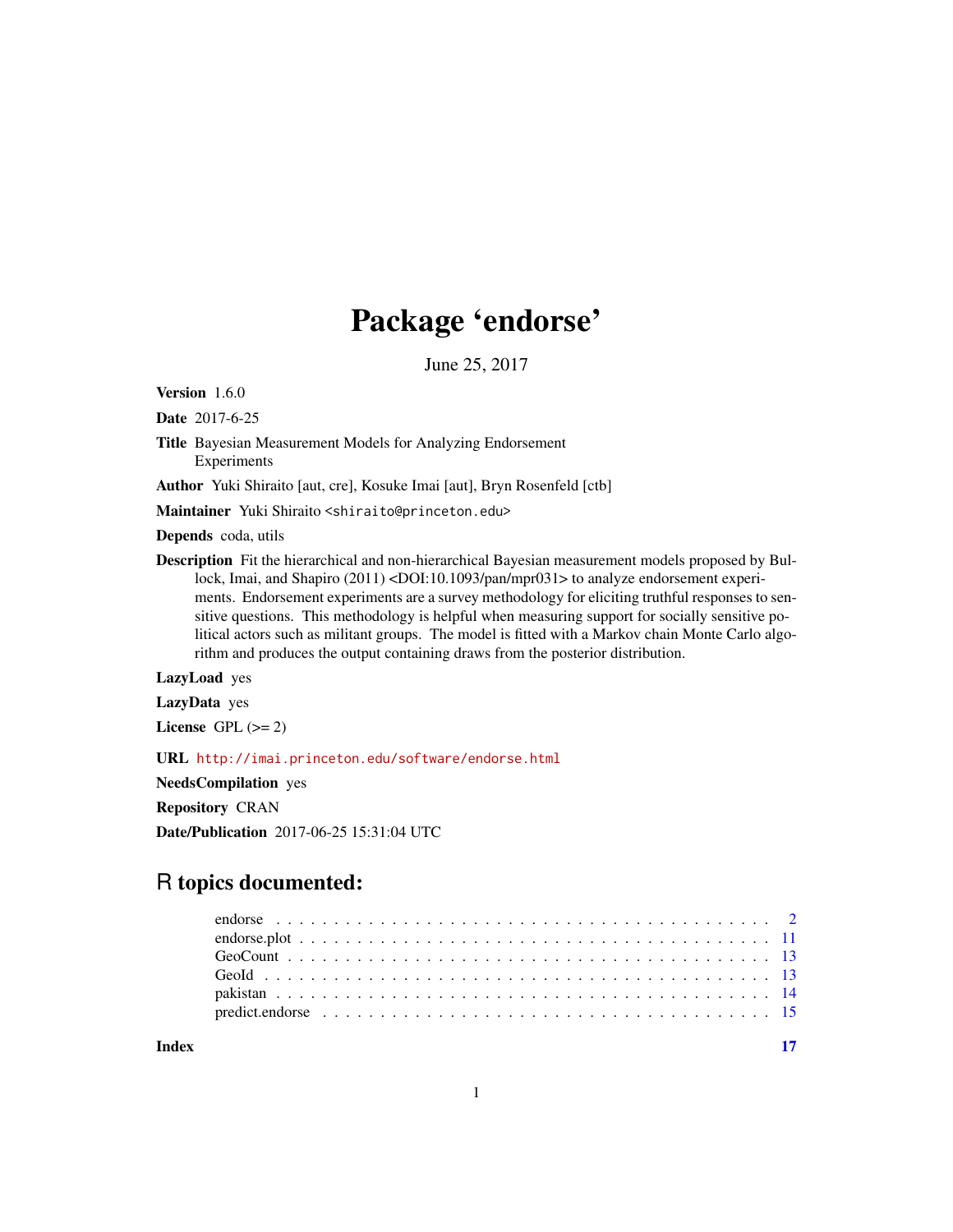<span id="page-1-1"></span><span id="page-1-0"></span>endorse *Fitting the Measurement Model of Political Support via Markov Chain Monte Carlo*

# Description

This function generates a sample from the posterior distribution of the measurement model of political support. Individual-level covariates may be included in the model. The details of the model are given under 'Details'. See also Bullock et al. (2011).

#### Usage

```
endorse(Y, data, data.village = NA, village = NA, treat = NA,
        na.strings = 99, identical.lambda = TRUE,
        covariates = FALSE, formula.indiv = NA,
        hierarchical = FALSE, formula.village = NA, h = NULL,
        group = NULL, x.start = 0, s.start = 0,
        beta.start = 1, tau.start = NA, lambda.start = 0,
        omega2.start = .1, theta.start = 0, phi2.start = .1,
        kappa.start = 0, psi2.start = 1, delta.start = 0,
        zeta.start = 0, rho2.start = 1, mu.beta = 0, mu.x = 0,
        mu.theta = \theta, mu.kappa = \theta, mu.delta = \theta, mu.zeta = \theta,
        precision.beta = 0.04, precision.x = 1,
        precision.theta = 0.04, precision.kappa = 0.04,
        precision.delta = 0.04, precision.zeta = 0.04,
        s0.omega2= 1, nu0.omega2 = 10, s0.phi12 = 1,
        nu0.phi2 = 10, s0.psi2 = 1, nu0.psi2 = 10,
        s0.size2 = 1, nu0.size2 = 400, s0.rho2 = 1,
        nu0.rho2 = 10, MCMC = 20000, burn = 1000, thin = 1,
        mh = TRUE, prop = 0.001, x.sd = TRUE,
        tau.out = FALSE, s.out = FALSE, omega2.out = TRUE,
        phi2.out = TRUE, psi2.out = TRUE, verbose = TRUE,seed.store = FALSE, update = FALSE,
        update.start = NULL)
```
#### Arguments

|      | a list of the variable names for the responses. It should take the following form:                                                                                                                                                                                                                                                                                                                                           |
|------|------------------------------------------------------------------------------------------------------------------------------------------------------------------------------------------------------------------------------------------------------------------------------------------------------------------------------------------------------------------------------------------------------------------------------|
|      | $list(Q1 = c("varnameQ1.1", "varnameQ1.2", ), ).$                                                                                                                                                                                                                                                                                                                                                                            |
|      | If treat is NA, the first variable for each question should be the responses of the<br>control observations while each of the other variables should correspond to each<br>endorser. treat should be supplied if only one variable name is provided for<br>a question in this argument. If auxiliary information is included, it is assumed<br>that Y is coded such that higher values indicate more of the sensitive trait. |
| data | data frame containing the individual-level variables. The cases must be com-<br>plete, <i>i.e.</i> , no NA's are allowed.                                                                                                                                                                                                                                                                                                    |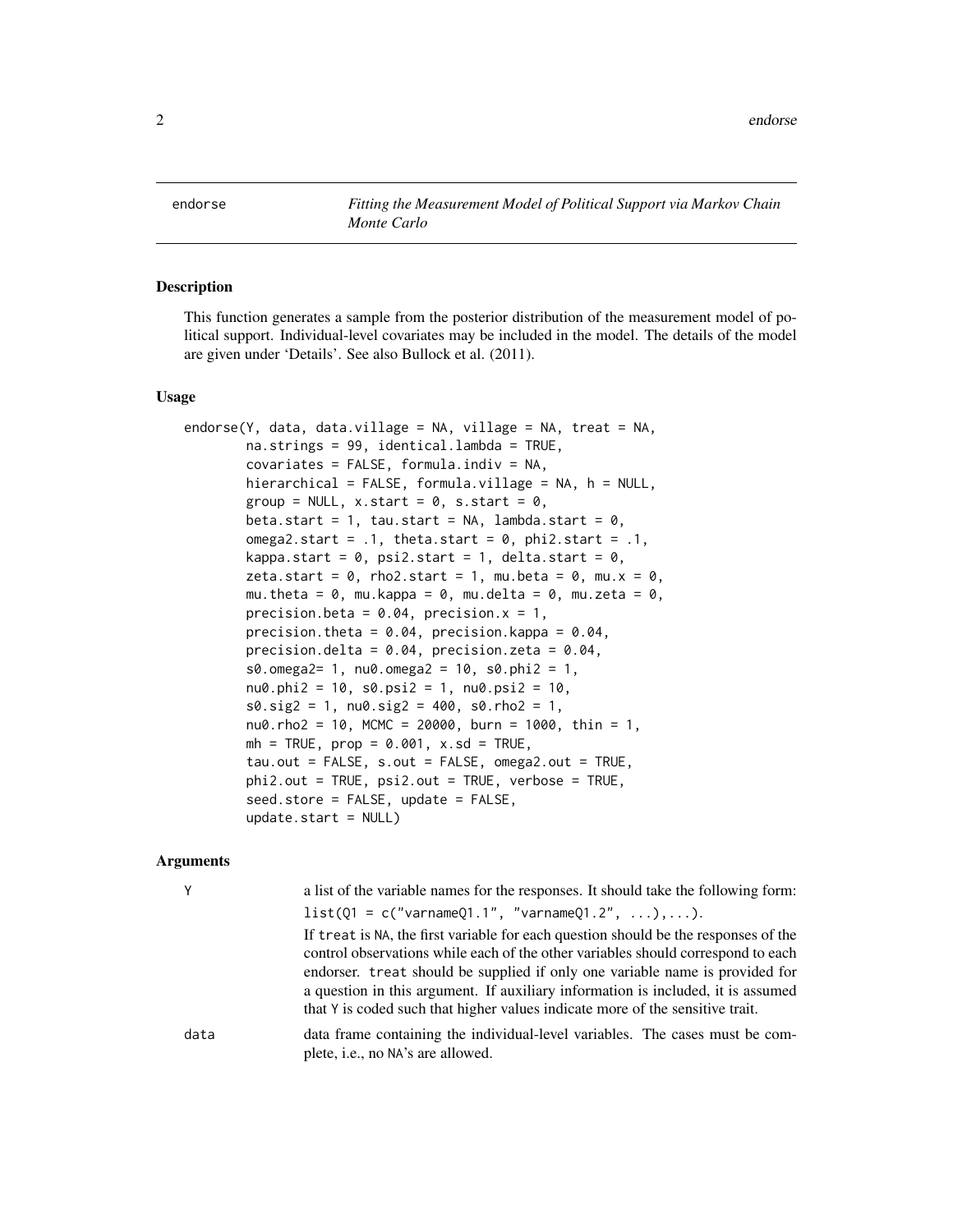# endorse 3

| data.village     | data frame containing the village-level variables. The cases must be complete,<br>i.e., no NA's are allowed. If auxiliary information is included, the data frame<br>should include only the unique group identifier and the unique identifier for the<br>units at which prediction is desired. The package does not currently support the<br>inclusion of covariates in models with auxiliary information.                                            |
|------------------|--------------------------------------------------------------------------------------------------------------------------------------------------------------------------------------------------------------------------------------------------------------------------------------------------------------------------------------------------------------------------------------------------------------------------------------------------------|
| village          | character. The variable name of the village indicator in the individual-level data.<br>If auxiliary information is included, this should correspond to the variable name<br>of the units at which prediction is desired.                                                                                                                                                                                                                               |
| treat            | An optional matrix of non negative integers indicating the treatment status of<br>each observation and each question. Rows are observations and columns are<br>questions. 0 represents the control status while positive integers indicate treat-<br>ment statuses. If treat is set to NA, the function generates the treatment matrix<br>using Y. The default is NA.                                                                                  |
| na.strings       | a scalar or a vector indicating the values of the response variable that are to be<br>interpreted as "Don't Know" or "Refused to Answer." The value should not be<br>NA unless treat is provided, because NA's are interpreted as the response to the<br>question with another endorsement. Default is 99.                                                                                                                                             |
| identical.lambda |                                                                                                                                                                                                                                                                                                                                                                                                                                                        |
|                  | logical. If TRUE, the model with a common lambda across questions will be<br>fitted. The default is TRUE.                                                                                                                                                                                                                                                                                                                                              |
| covariates       | logical. If TRUE, the model includes individual-level covariates. The default is<br>FALSE.                                                                                                                                                                                                                                                                                                                                                             |
| formula.indiv    | a symbolic description specifying the individual level covariates for the sup-<br>port parameter and the ideal points. The formula should be one-sided, e.g.<br>~ $Z1 + Z2$ .                                                                                                                                                                                                                                                                          |
| hierarchical     | logical. IF TRUE, the hierarchical model with village level predictors will be<br>fitted. The default is FALSE.                                                                                                                                                                                                                                                                                                                                        |
| formula.village  |                                                                                                                                                                                                                                                                                                                                                                                                                                                        |
|                  | a symbolic description specifying the village level covariates for the support<br>parameter and the ideal points. The formula should be one-sided.                                                                                                                                                                                                                                                                                                     |
| h                | Auxiliary data functionality. Optional named numeric vector with length equal<br>to number of groups. Names correspond to group labels and values correspond<br>to auxiliary moments (i.e. to the known share of the sensitive trait at the group<br>level).                                                                                                                                                                                           |
| group            | Auxiliary data functionality. Optional character string. The variable name of the<br>group indicator in the individual-level data (e.g. group $=$ "county").                                                                                                                                                                                                                                                                                           |
| x.start          | starting values for the ideal points vector $x$ . If x start is set to a scalar, the<br>starting values for the ideal points of all respondents will be set to the scalar. If<br>x. start is a vector of the same length as the number of observations, then this<br>vector will be used as the starting values. The default is 0.                                                                                                                     |
| s.start          | starting values for the support parameter, $s_i jk$ . If s.start is set to a scalar,<br>the starting values for the support parameter of all respondents and all questions<br>will be the scalar. If s. start is set to a matrix, it should have the same number<br>of rows as the number of observations and the same number of columns as the<br>number of questions. Also, the value should be zero for the control condition.<br>The default is 0. |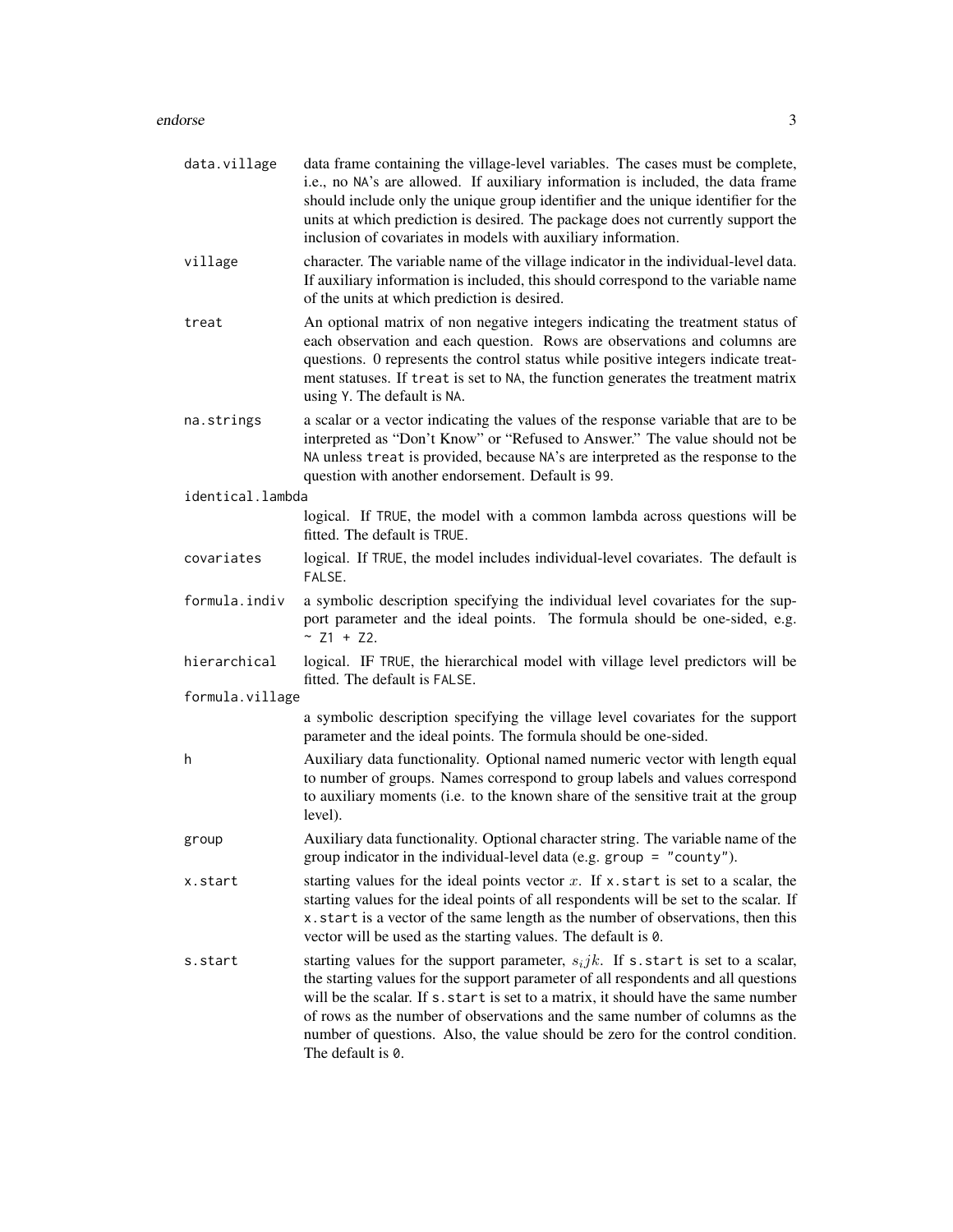- beta.start starting values for the question related parameters,  $\alpha_i$  and  $\beta_i$ . If beta.start is set to a scalar, the starting values for the support parameter of all respondents and all questions will be the scalar. If beta, start is set to a matrix, the number of rows should be the number of questions and the number of columns should be 2. The first column will be the starting values for  $\alpha_j$  and the second column will be the starting values for  $\beta_j$ . Since the parameter values are constrained to be positive, the starting values should be also positive. The default is 1.
- tau.start starting values for the cut points in the response model. If NA, the function generates the starting values so that each interval between the cut points is 0.5. If tau.start is set to a matrix, the number of rows should be the same as the number of questions and the number of columns should be the maximum value of the number of categories in the responses. The first cut point for each question should be set to 0 while the last one set to the previous cut point plus 1000. The default is NA.
- lambda.start starting values for the coefficients in the support parameter model,  $\lambda_j k$ . If lambda.start is set to a scalar, the starting values for all coefficients will be the scalar. If lambda.start is set to a matrix, the number of rows should be the number of the individual level covariates (plus the number of villages, if the model is hierarchical), and the number of columns should be the number of endorsers (times the number of questions, if the model is with varying lambdas). The default is 0.
- omega2.start starting values for the variance of the support parameters,  $\omega_{jk}^2$ . If set to a scalar, the starting values for  $omega_{jk}^2$  will be the diagonal matrix with the diagonal elements set to the scalar. If omega2.start is set to a matrix, the number of rows should be the number of questions, while the number of columns should be the same as the number of endorsers. The default is .1.
- theta.start starting values for the means of the  $\lambda_{jk}$  for each endorser. If theta.start is set to a scalar, the starting values for all parameters will be the scalar. If theta.start is set to a matrix, the number of rows should be the number of endorsers and the number of columns should be the dimension of covariates. The default is 0.
- phi2.start starting values for the covariance matrices of the coefficients of the support parameters,  $\Phi_k$ .  $\Phi_k$  is assumed to be a diagonal matrix. If phi2.start is set to a scalar, the starting values for all covariance matrices will be the same diagonal matrix with the diagonal elements set to the scalar. If phi2. start is set to a vector, the length should be the number of endorsers times the dimension of covariates. The default is .1.
- kappa.start starting values for the coefficients on village level covariates in the support parameter model,  $\kappa_k$ . If kappa.start is set to a scalar, the starting values for all coefficients will be the scalar. If kappa.start is set to a matrix, the number of rows should be the number of the village level covariates, and the number of columns should be the number of endorsers (times the number of questions, if the varying-lambda model is fitted). The default is 0.
- psi2.start starting values for the variance of the village random intercepts in the support parameter model,  $\psi_k^2$ . If psi2.start is set to a scalar, the starting values for  $\psi_k^2$  will be the diagonal matrix with the diagonal elements set to the scalar. If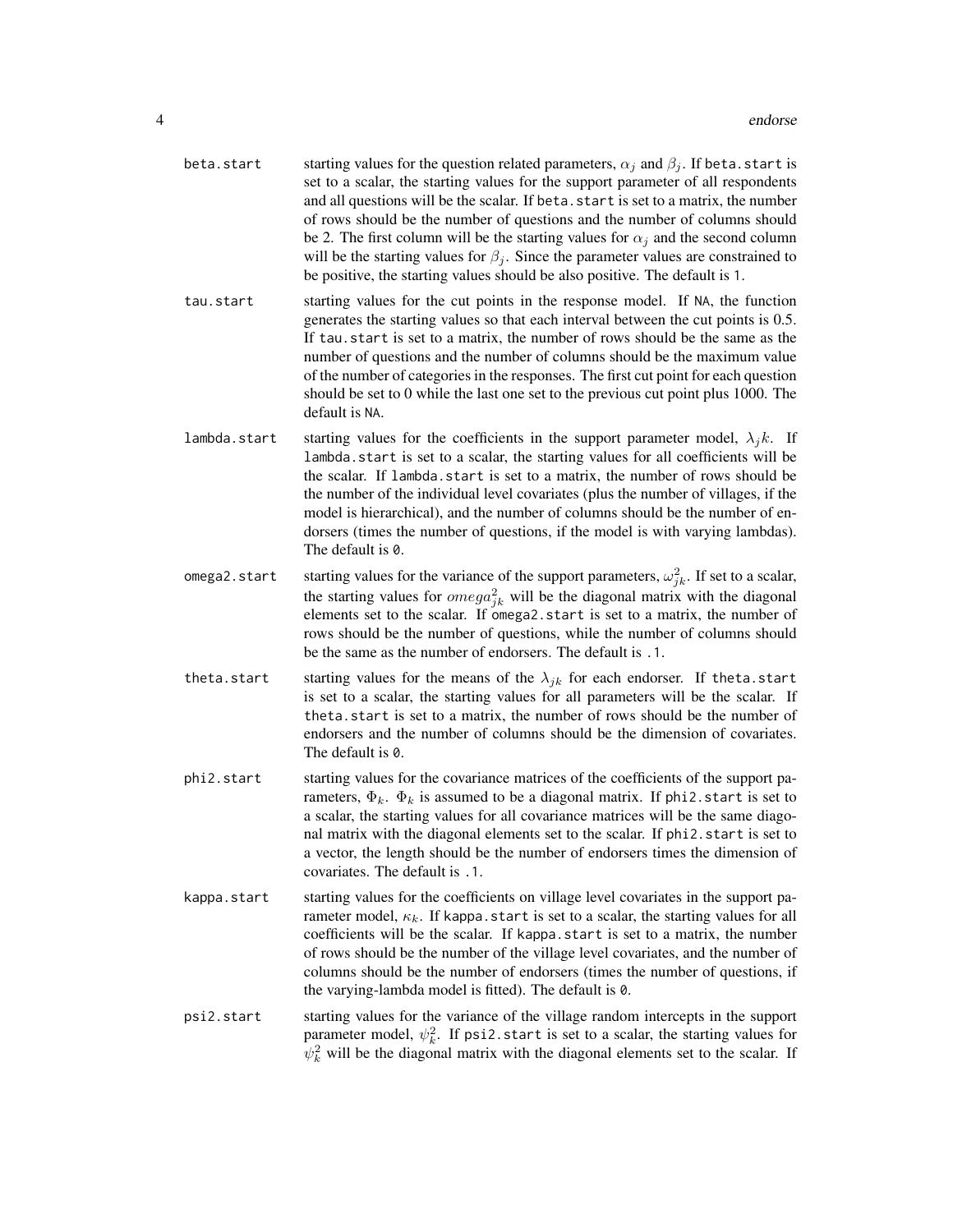|                 | psi2.start is set to a vector, its length should be the number of endorsers<br>(times the number of questions, if the varying-lambda model is fitted). The<br>default is .1.                                                                                                                                                                                                                                                                           |
|-----------------|--------------------------------------------------------------------------------------------------------------------------------------------------------------------------------------------------------------------------------------------------------------------------------------------------------------------------------------------------------------------------------------------------------------------------------------------------------|
| delta.start     | starting values for the coefficients on individual level covariates in the ideal point<br>model. Will be used only if covariates = TRUE. If delta. start is set to a<br>scalar, the starting values for all coefficients will be the scalar. If delta.start<br>is set to a vector, the length should be the dimension of covariates. The default<br>is 0.                                                                                              |
| zeta.start      | starting values for the coefficients on village level covariates in the ideal point<br>model. Will be used only if covariates = TRUE. If zeta.start is set to a<br>scalar, the starting values for all coefficients will be the scalar. If zeta. start is<br>set to a vector, the length should be the dimension of covariates. The default is<br>0.                                                                                                   |
| rho2.start      | numeric. starting values for the variance of the village random intercepts in the<br>ideal point model, $\rho^2$ . The default is 1.                                                                                                                                                                                                                                                                                                                   |
| mu.beta         | the mean of the independent Normal prior on the question related parameters.<br>Can be either a scalar or a matrix of dimension the number of questions times 2.<br>The default is 0.                                                                                                                                                                                                                                                                  |
| mu.x            | the mean of the independent Normal prior on the question related parameters.<br>Can be either a scalar or a vector of the same length as the number of observa-<br>tions. The default is 0.                                                                                                                                                                                                                                                            |
| mu.theta        | the mean of the independent Normal prior on the mean of the coefficients in the<br>support parameter model. Can be either a scalar or a vector of the same length<br>as the dimension of covariates. The default is 0.                                                                                                                                                                                                                                 |
| mu.kappa        | the mean of the independent Normal prior on the coefficients of village level<br>covariates. Can be either a scalar or a matrix of dimension the number of co-<br>variates times the number of endorsers. If auxiliary information is included, the<br>value of mu. kappa will be computed for each group such that the prior probabil-<br>ity of the support parameter taking a positive value is equal to the known value<br>of h. The default is 0. |
| mu.delta        | the mean of the independent Normal prior on the the coefficients in the ideal<br>point model. Can be either a scalar or a vector of the same length as the dimen-<br>sion of covariates. The default is 0.                                                                                                                                                                                                                                             |
| mu.zeta         | the mean of the independent Normal prior on the the coefficients of village level<br>covariates in the ideal point model. Can be either a scalar or a vector of the same<br>length as the dimension of covariates. The default is 0.                                                                                                                                                                                                                   |
|                 | precision beta the precisions (inverse variances) of the independent Normal prior on the ques-<br>tion related parameters. Can be either a scalar or a $2 \times 2$ diagonal matrix. The<br>default is 0.04.                                                                                                                                                                                                                                           |
| precision.x     | scalar. The known precision of the independent Normal distribution on the ideal<br>points. The default is 1.                                                                                                                                                                                                                                                                                                                                           |
| precision.theta |                                                                                                                                                                                                                                                                                                                                                                                                                                                        |
|                 | the precisions of the independent Normal prior on the means of the coefficients<br>in the support parameter model. Can be either a scalar or a vector of the same<br>length as the dimension of covariates. The default is 0.04.                                                                                                                                                                                                                       |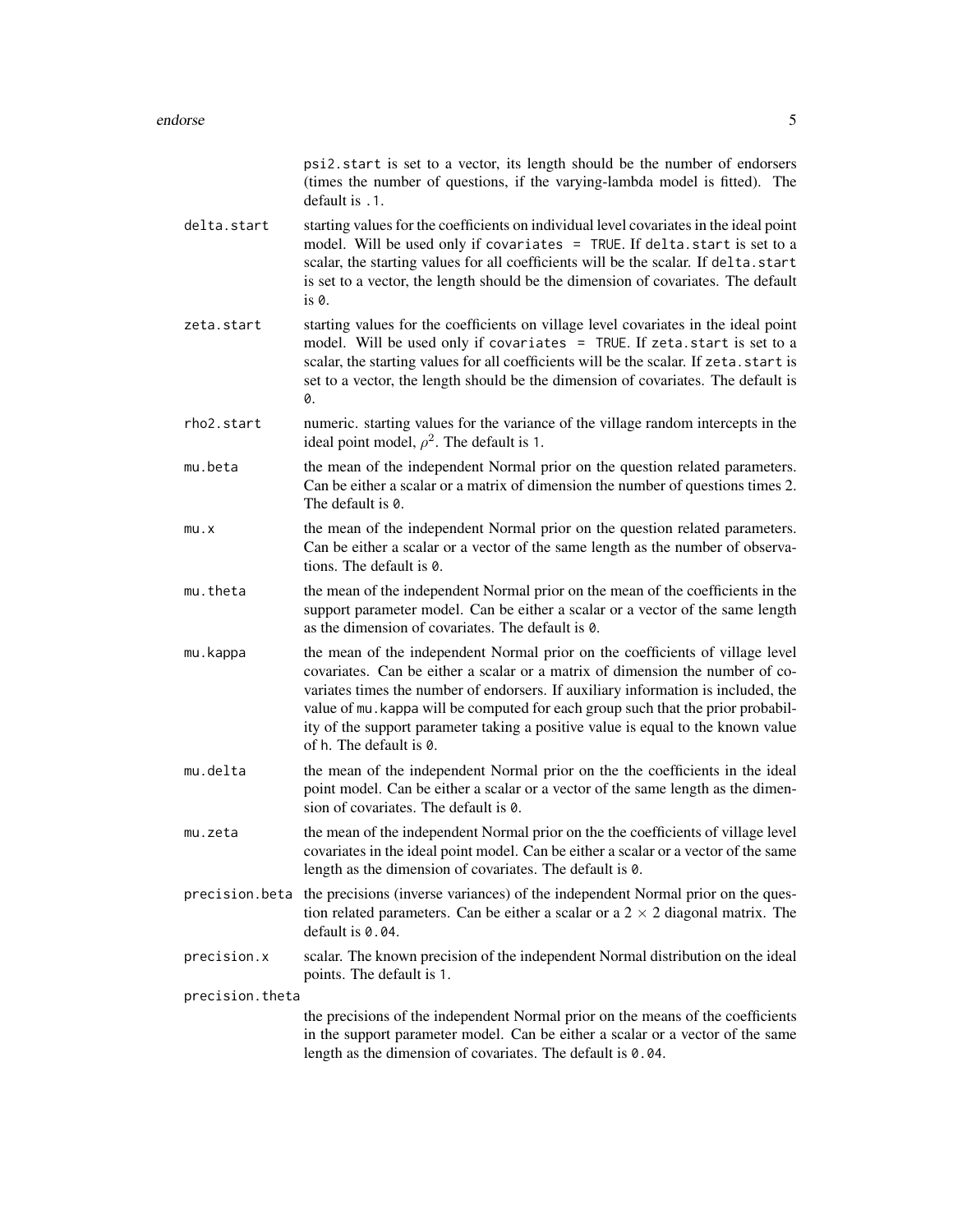| precision.kappa |                                                                                                                                                                                                                                                                                                                                                    |
|-----------------|----------------------------------------------------------------------------------------------------------------------------------------------------------------------------------------------------------------------------------------------------------------------------------------------------------------------------------------------------|
|                 | the precisions of the independent Normal prior on the coefficients of village level<br>covariates in the support parameter model. Can be either a scalar or a vector<br>of the same length as the dimension of covariates. If auxiliary information is<br>included, the value of precision. kappa will be fixed to 100000. The default is<br>0.04. |
| precision.delta |                                                                                                                                                                                                                                                                                                                                                    |
|                 | the precisions of the independent Normal prior on the the coefficients in the ideal<br>point model. Can be either a scalar or a square matrix of the same dimension as<br>the dimension of covariates. The default is 0.04.                                                                                                                        |
|                 | precision. zeta the precisions of the independent Normal prior on the the coefficients of village<br>level covariates in the ideal point model. Can be either a scalar or a square matrix<br>of the same dimension as the dimension of covariates. The default is 0.04.                                                                            |
| s0.omega2       | scalar. The scale of the independent scaled inverse-chi-squared prior for the<br>variance parameter in the support parameter model. If auxiliary information is<br>included, the value of s0. omega2 will be fixed to the default. The default is 1.                                                                                               |
| nu0.omega2      | scalar. The degrees of freedom of the independent scaled inverse-chi-squared<br>prior for the variance parameter in the support parameter model. If auxiliary<br>information is included, the value of nu0.omega2 will be fixed to the default.<br>The default is 10.                                                                              |
| s0.phi2         | scalar. The scale of the independent scaled inverse-chi-squared prior for the<br>variances of the coefficients in the support parameter model. The default is 1.                                                                                                                                                                                   |
| nu0.phi2        | scalar. The degrees of freedom of the independent scaled inverse-chi-squared<br>prior for the variances of the coefficients in the support parameter model. The<br>default is 10.                                                                                                                                                                  |
| s0.psi2         | scalar. The scale of the independent scaled inverse-chi-squared prior for the<br>variances of the village random intercepts in the support parameter model. The<br>default is 1.                                                                                                                                                                   |
| nu0.psi2        | scalar. The degrees of freedom of the independent scaled inverse-chi-squared<br>prior for the variances of the village random intercepts in the support parameter<br>model. The default is 10.                                                                                                                                                     |
| s0.sig2         | scalar. The scale of the independent scaled inverse-chi-squared prior for the<br>variance parameter in the ideal point model. The default is 1.                                                                                                                                                                                                    |
| nu0.sig2        | scalar. The degrees of freedom of the independent scaled inverse-chi-squared<br>prior for the variance parameter in the ideal point model. The default is 400.                                                                                                                                                                                     |
| s0.rho2         | scalar. The scale of the independent scaled inverse-chi-squared prior for the<br>variances of the village random intercepts in the ideal point model. The default<br>is 1.                                                                                                                                                                         |
| $nu0.$ rho $2$  | scalar. The degrees of freedom of the independent scaled inverse-chi-squared<br>prior for the variances of the village random intercepts in the ideal point model.<br>The default is 10.                                                                                                                                                           |
| <b>MCMC</b>     | the number of iterations for the sampler. The default is 20000.                                                                                                                                                                                                                                                                                    |
| burn            | the number of burn-in iterations for the sampler. The default is 1000.                                                                                                                                                                                                                                                                             |
| thin            | the thinning interval used in the simulation. The default is 1.                                                                                                                                                                                                                                                                                    |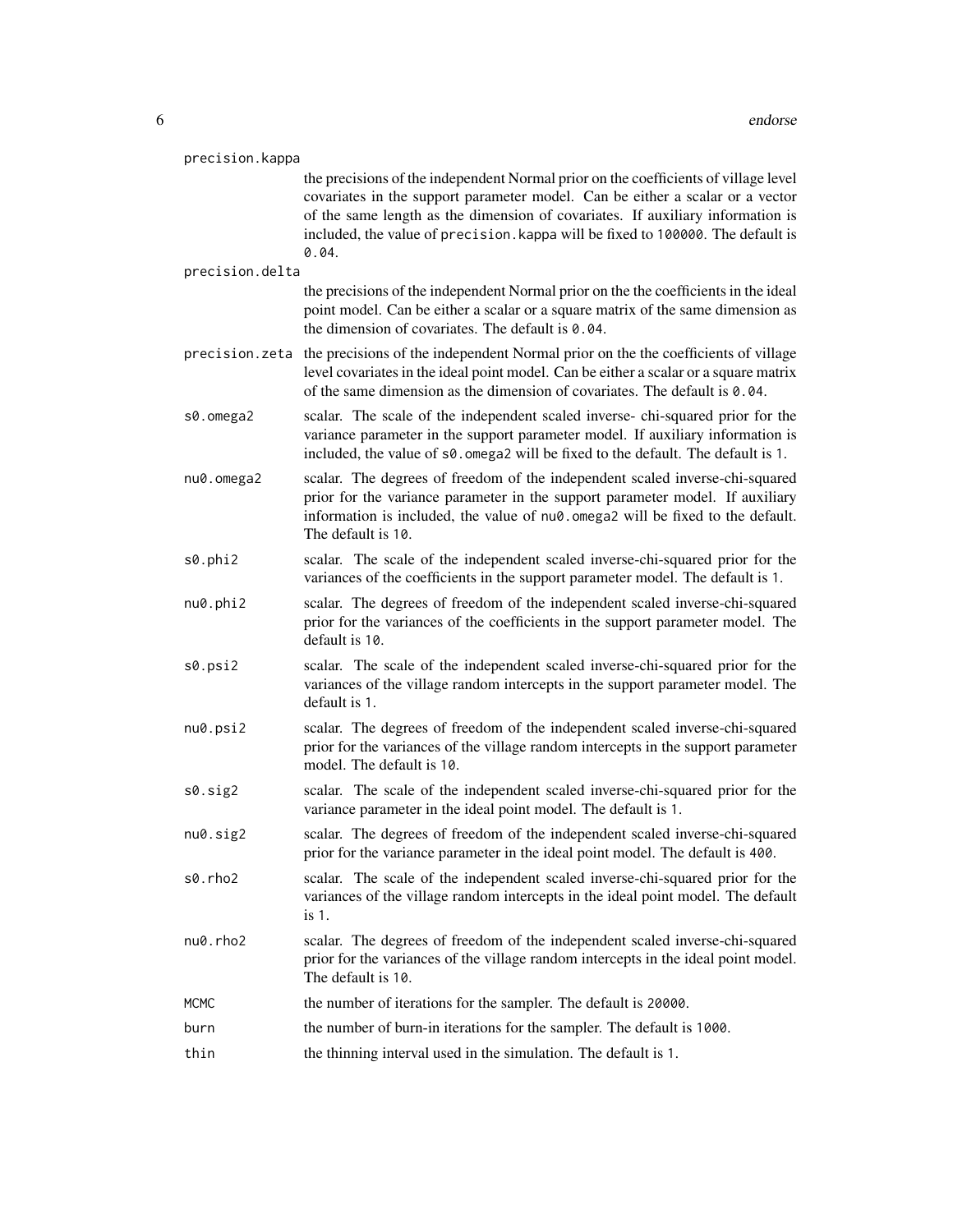| mh           | logical. If TRUE, the Metropolis-Hastings algorithm is used to sample the cut<br>points in the response model. The default is TRUE.                                                                                                                                                                                                                         |
|--------------|-------------------------------------------------------------------------------------------------------------------------------------------------------------------------------------------------------------------------------------------------------------------------------------------------------------------------------------------------------------|
| prop         | a positive number or a vector consisting of positive numbers. The length of<br>the vector should be the same as the number of questions. This argument sets<br>proposal variance for the Metropolis-Hastings algorithm in sampling the cut<br>points of the response model. The default is 0.001.                                                           |
| x.sd         | logical. If TRUE, the standard deviation of the ideal points in each draw will be<br>stored. If FALSE, a sample of the ideal points will be stored. NOTE: Because<br>storing a sample takes an enormous amount of memory, this option should be<br>selected only if the chain is thinned heavily or the data have a small number of<br><i>observations.</i> |
| tau.out      | logical. A switch that determines whether or not to store the cut points in the<br>response model. The default is FALSE.                                                                                                                                                                                                                                    |
| s.out        | logical. If TRUE, the support parameter for each respondent and each question<br>will be stored. The default is FALSE. NOTE: Because storing a sample takes an<br>enormous amount of memory, this option should be selected only if the chain is<br>thinned heavily or the data have a small number of observations.                                        |
| omega2.out   | logical. If TRUE, the variannce parameter of the support parameter model will be<br>stored. The default is TRUE.                                                                                                                                                                                                                                            |
| phi2.out     | logical. If TRUE, the variannee parameter of the model for the coefficients in the<br>support parameter model will be stored. The default is TRUE.                                                                                                                                                                                                          |
| psi2.out     | logical. If TRUE, the variance of the village random intercepts in the support<br>parameter model will be stored. The default is TRUE.                                                                                                                                                                                                                      |
| verbose      | logical. A switch that determines whether or not to print the progress of the<br>chain and Metropolis acceptance ratios for the cut points of the response model.<br>The default is TRUE.                                                                                                                                                                   |
| seed.store   | logical. If TRUE, the seed will be stored in order to update the chain later. The<br>default is FALSE.                                                                                                                                                                                                                                                      |
| update       | logical. If TURE, the function is run to update a chain. The default is FALSE.                                                                                                                                                                                                                                                                              |
| update.start | list. If the function is run to update a chain, the output object of the previous run<br>should be supplied. The default is NULL.                                                                                                                                                                                                                           |

# Details

The model takes the following form:

Consider an endorsement experiment where we wish to measure the level of support for K political actors. In the survey, respondents are asked whether or not they support each of  $J$  policies chosen by researchers. Let  $Y_{ij}$  represent respondent i's answer to the survey question regarding policy j. Suppose that the response variable  $Y_{ij}$  is the ordered factor variable taking one of  $L_j$  levels, i.e.,  $Y_{ij} \in \{0, 1, \ldots, L_j - 1\}$  where  $L_j > 1$ . We assume that a greater value of  $Y_{ij}$  indicates a greater level of support for policy j. We denote an M dimensional vector of the observed characteristics of respondent *i* by  $Z_i$ .

In the experiment, we randomly assign one of  $K$  political actors as an endorser to respondent  $i$ 's question regarding policy j and denote this treatment variable by  $T_{ij} \in \{0, 1, \ldots, K\}$ . We use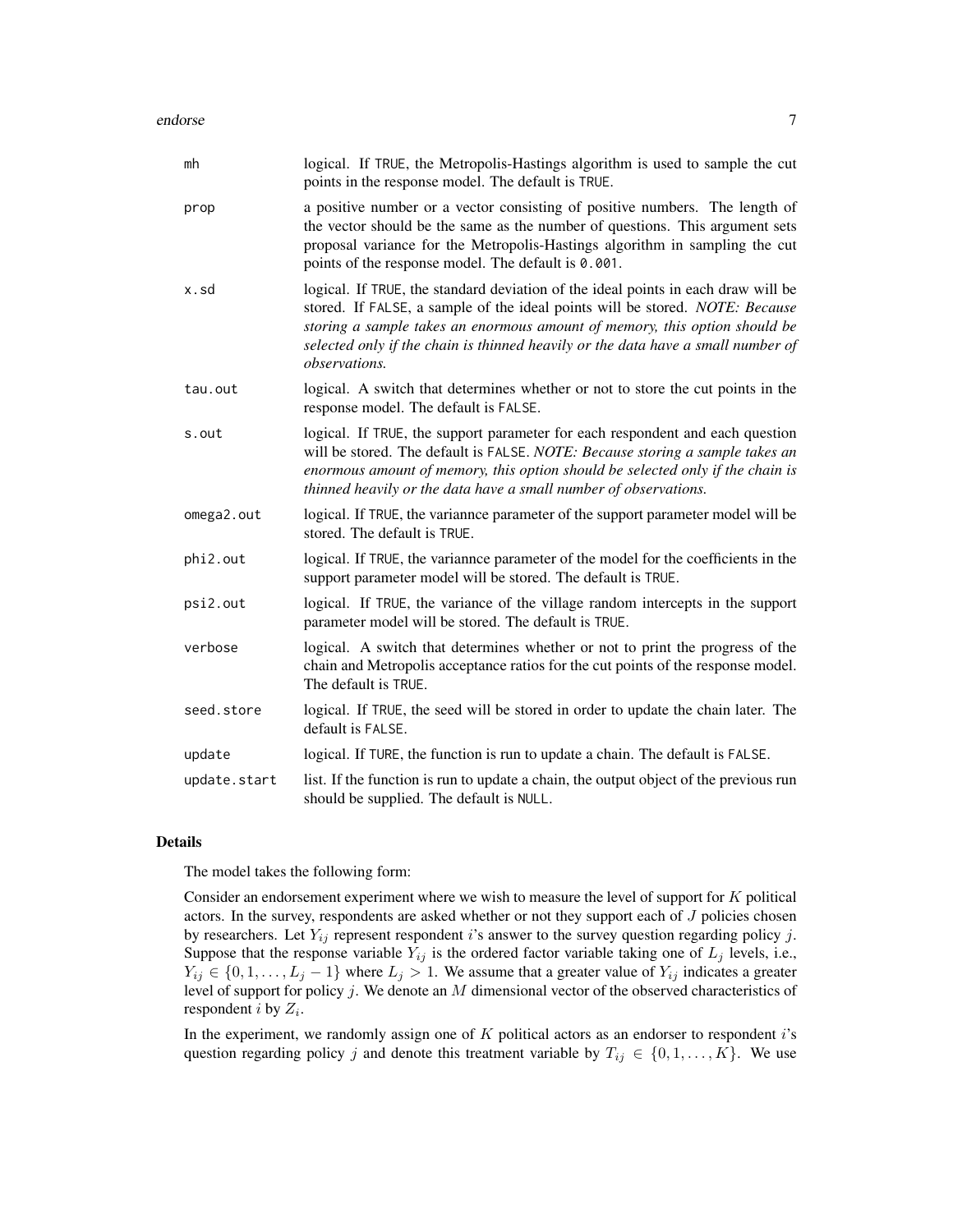$T_{ij} = 0$  to represent the control observations where no political endorsement is attached to the question. Alternatively, one may use the endorsement by a neutral actor as the control group.

The model for the response variable,  $Y_{ij}$ , is given by,

$$
Y_{ij} = l \text{ if } \tau_l < Y^*_{ij} \le \tau_{l+1},
$$

$$
Y_{ij}^* | T_{ij} = k \sim \mathcal{N}(-\alpha_j + \beta_j(x_i + s_{ijk}), I)
$$

where  $l \in \{0, 1, \ldots, L_j\}$ ,  $\tau_0 = -\infty < \tau_1 = 0 < \tau_2 < \ldots < \tau_{L_j} = \infty$ .  $\beta_j$ 's are assumed to be positive.

The model for the support parameter,  $s_{ijk}$ , is given by if  $T_{ij} \neq 0$ ,

$$
s_{ijk} \sim \mathcal{N}(Z_i^T \lambda_{jk}, \omega_{jk}^2)
$$

with covariates, and

$$
s_{ijk} \sim \mathcal{N}(\lambda_{jk}, \omega_{jk}^2),
$$

without covariates, for  $j = 1, \ldots, J$ ,  $k = 1, \ldots, K$ , and if  $T_{ij} = 0$ ,  $s_{ijk} = 0$ .

The  $\lambda$ 's in the support parameter model are modeled in the following hierarchical manner,

$$
\lambda_{jk} \sim \mathcal{N}(\theta_k, \ \Phi_k)
$$

for  $k = 1, \ldots, K$ .

If you set identical.lambda = FALSE and hierarchical = TRUE, the model for  $s_{ijk}$  is if  $T_{ij} \neq 0$ ,

$$
s_{ijk} \sim \mathcal{N}(\lambda_{jk,village[i]}^0 + Z_i^T \lambda_{jk}, \omega_{jk}^2)
$$

and

$$
\lambda_{jk, village[i]}^{0} \sim \mathcal{N}(V_{village[i]}^{T} \kappa_{jk}, \psi_{jk}^{2})
$$

for  $k = 1, ..., K$  and  $j = 1, ..., J$ . In addition,  $\lambda$  and  $\kappa$  are modeled in the following hierarchical manner,

$$
\lambda_{jk}^* \sim \mathcal{N}(\theta_k, \, \Phi_k)
$$

for  $k = 1, ..., K$ , where  $\lambda_{jk}^* = (\lambda_{jk}^T, \kappa_{jk}^T)^T$ . If you set identical.lambda = TRUE and hierarchical = TRUE, the model for  $s_{ijk}$  is if  $T_{ij} \neq 0$ ,

$$
s_{ijk} \sim \mathcal{N}(\lambda_{k, village[i]}^0 + Z_i^T \lambda_k, \omega_k^2)
$$

and

$$
\lambda_{k, village[i]}^0 \sim \mathcal{N}(V_{village[i]}^T \kappa_k, \psi_k^2)
$$

for  $k = 1, \ldots, K$ .

If the covariates are included in the model, the model for the ideal points is given by

$$
x_i \sim \mathcal{N}(Z_i^T \delta, \sigma_x^2)
$$

for  $i = 1, ..., N$  where  $\sigma_x^2$  is a known prior variance.

If you set hierarchical =  $TRUE$ , the model is

$$
x_i \sim \mathcal{N}(\delta_{village[i]}^0 + Z_i^T \delta, \sigma^2)
$$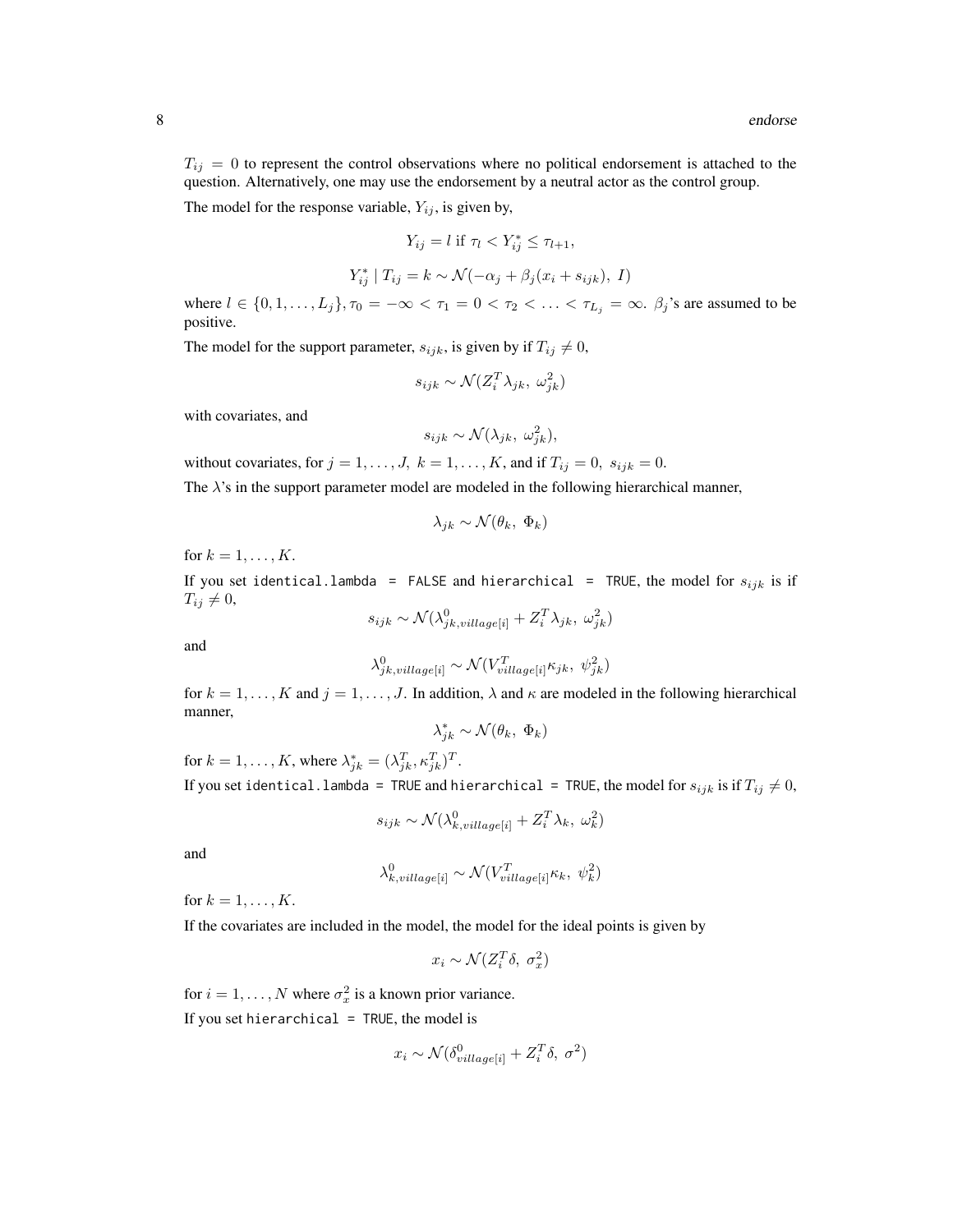endorse 90 meters en door de endorse 90 meters en door de endorse 90 meters en door de endorse 90 meters en do

and

$$
\delta_{village[i]}^0 \sim \mathcal{N}(V_{village[i]}^T\zeta,~\rho^2)
$$

for  $k = 1, \ldots, K$ .

Finally, the following independent prior distributions are placed on unknown parameters,

 $\alpha_j \sim \mathcal{N}(\mu_\alpha, \sigma_\alpha^2)$ for  $j = 1, \ldots, J$ ,  $\beta_j \sim \mathcal{TN}_{\beta_j>0}(\mu_\beta, \sigma_\beta^2)$ for  $j = 1, \ldots, J$ ,  $\delta \sim \mathcal{N}(\mu_{\delta}, \Sigma_{\delta}),$  $\theta_k \sim \mathcal{N}(\mu_\theta, \Sigma_\theta)$ for  $k = 1, \ldots, K$ ,  $\omega_{jk}^2 \sim \text{Inv} - \chi^2(\nu_\omega^0, s_\omega^0)$ 

for  $j = 1, \ldots, J$  and  $k = 1, \ldots, K$ , and

$$
diag(\Phi_k) \sim Inv-\chi^2(\nu_{\Phi}^0, s_{\Phi}^0)
$$

for  $k = 1, \dots, K$ , where  $\Phi_k$  is assumed to be a diagonal matrix.

# Value

An object of class "endorse", which is a list containing the following elements:

| beta     | an "mcmc" object. A sample from the posterior distribution of $\alpha$ and $\beta$ .                                                                                                                               |
|----------|--------------------------------------------------------------------------------------------------------------------------------------------------------------------------------------------------------------------|
| $\times$ | If $x$ , sd = TRUE, a vector of the standard deviation of the ideal points in each<br>draw. If $x$ , $sd$ = FALSE, an mcmc object that contains a sample from the poste-<br>rior distribution of the ideal points. |
| S        | If $s.out$ = TRUE, an mome object that contains a sample from the posterior<br>distribution of $s_{ijk}$ . Variable names are:<br>s(observation id)(question id).                                                  |
| delta    | If covariates = TRUE, an mcmc object that contains a sample from the poste-<br>rior distribution of $\delta$ .                                                                                                     |
| tau      | If tau, out = TRUE, an meme object that contains a sample from the posterior<br>distribution of $\tau$ .                                                                                                           |
| lambda   | an mcmc object. A sample from the posterior distribution of $\lambda$ . Variable names<br>are:<br>lambda(question id)(group id).(covariate id).                                                                    |
| theta    | an meme object. A sample from the posterior distribution of $\theta$ .                                                                                                                                             |
| kappa    | an meme object.                                                                                                                                                                                                    |
| zeta     | an meme object.                                                                                                                                                                                                    |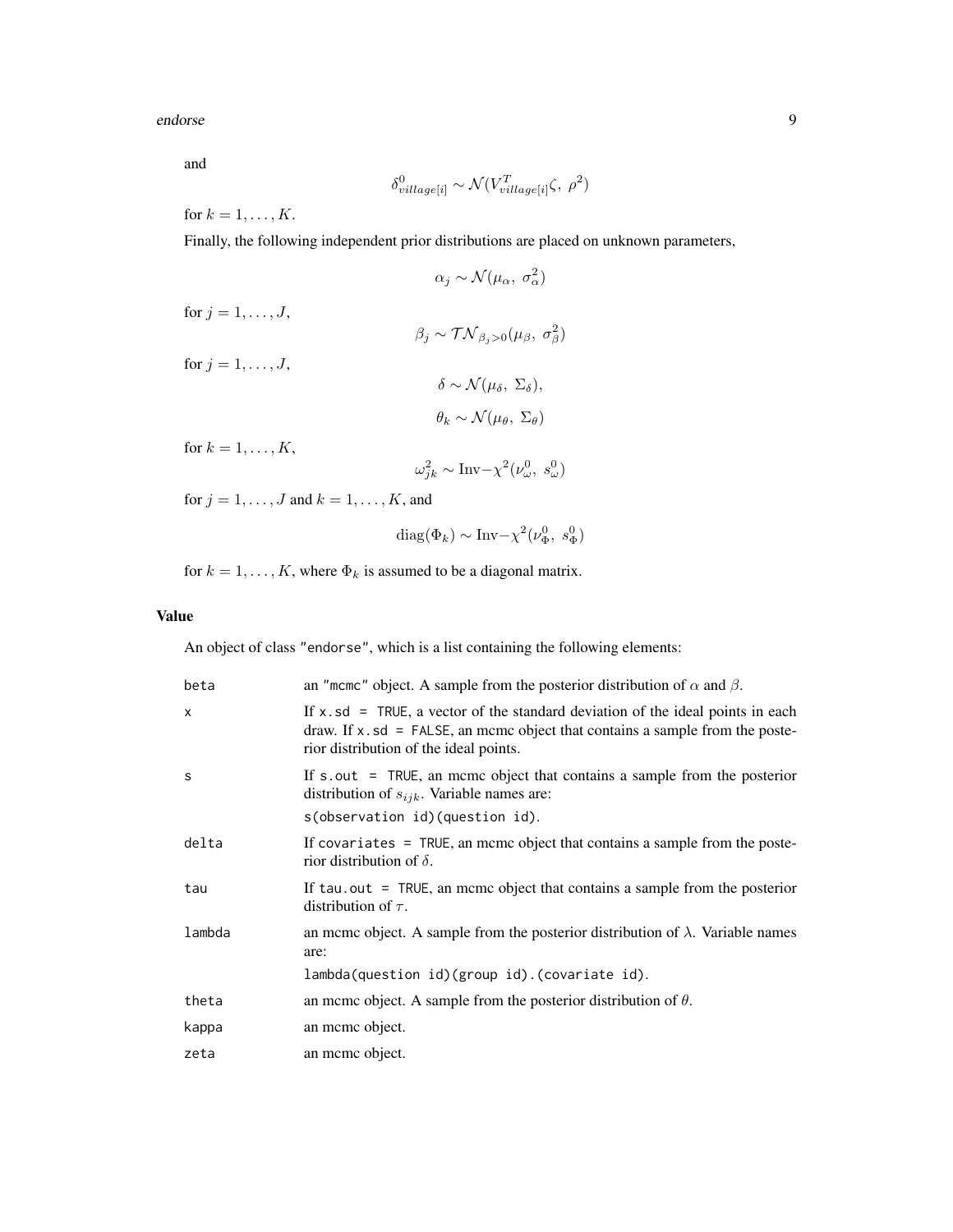Note that the posterior sample of all parameters are NOT standardized. In making posterior inference, each parameter should be divided by the standard deviation of x (in the default setting, it is given as "x") or by  $\sigma^2$  (in the default setting, it is given as "sigma2").

Also note that  $\alpha$  and the intercept in  $\delta$  (or, if the model is hierarchical, the intercept in  $\zeta$ ) are not identified. Instead,

 $-\alpha + \beta * \delta_0$ 

or, if the model is hierarchical,

 $-\alpha + \beta * \zeta_0$ 

is identified after either of the above standardization, where  $\delta_0$  and  $\zeta_0$  denote the intercepts.

When using the auxiliary data functionality, the following objects are included:

| aux | logical value indicating whether estimation incorporates auxiliary moments |
|-----|----------------------------------------------------------------------------|
| nh  | integer count of the number of auxiliary moments                           |

#### Author(s)

Kosuke Imai, Department of Politics, Princeton University <kimai@Princeton.Edu>, [http://](http://imai.princeton.edu) [imai.princeton.edu](http://imai.princeton.edu)

Yuki Shiraito, Department of Politics, Princeton University <shiraito@Princeton.Edu>.

# References

Bullock, Will, Kosuke Imai, and Jacob N. Shapiro. (2011) "Statistical Analysis of Endorsement Experiments: Measuring Support for Militant Groups in Pakistan," *Political Analysis*, Vol. 19, No. 4 (Autumn), pp.363-384.

# Examples

```
## Not run:
data(pakistan)
Y <- list(Q1 = c("Polio.a", "Polio.b", "Polio.c", "Polio.d", "Polio.e"),
          Q2 = c("FCR.a", "FCR.b", "FCR.c", "FCR.d", "FCR.e"),Q3 = c("Durand.a", "Durand.b", "Durand.c", "Durand.d",
                 "Durand.e"),
          Q4 = c("Curriculum.a", "Curriculum.b", "Curriculum.c",
                 "Curriculum.d", "Curriculum.e"))
## Varying-lambda non-hierarchical model without covariates
endorse.out <- endorse(Y = Y, data = pakistan, identical.lambda = FALSE,
                       covariates = FALSE, hierarchical = FALSE)
## Varying-lambda non-hierarchical model with covariates
indiv.covariates <- formula( ~ female + rural)
endorse.out <- endorse(Y = Y, data = pakistan, identical.lambda = FALSE,
                       covariates = TRUE,
                       formula.indiv = indiv.covariates,
```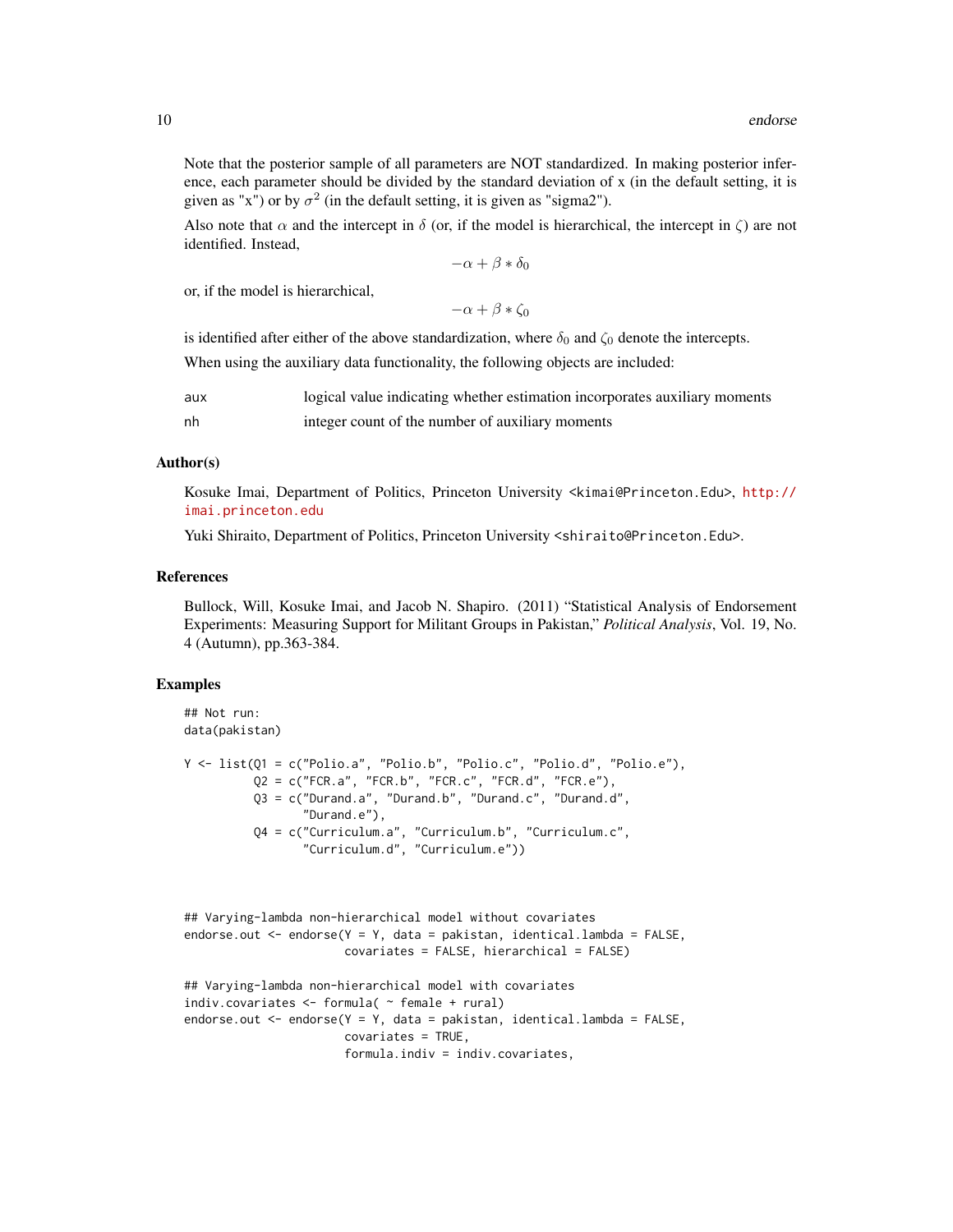```
hierarchical = FALSE)
## Common-lambda non-hierarchical model with covariates
indiv.covariates <- formula( ~ female + rural)
endorse.out \leq endorse(Y = Y, data = pakistan, identical.lambda = TRUE,
                       covariates = TRUE,
                       formula.indiv = indiv.covariates,
                       hierarchical = FALSE)
## Varying-lambda hierarchical model without covariates
div.data <- data.frame(division = sort(unique(pakistan$division)))
div.formula <- formula(~ 1)
endorse.out <- endorse(Y = Y, data = pakistan, data.village = div.data,
                       village = "division", identical.lambda = FALSE,
                       covariates = FALSE, hierarchical = TRUE,
                       formula.village = div.formula)
## Varying-lambda hierarchical model with covariates
endorse.out <- endorse(Y = Y, data = pakistan, data.village = div.data,
                       village = "division", identical.lambda = FALSE,
                       covariates = TRUE,
                       formula.indiv = indiv.covariates,
                       hierarchical = TRUE,
                       formula.village = div.formula)
## Common-lambda hierarchical model without covariates
endorse.out <- endorse(Y = Y, data = pakistan, data.village = div.data,
                       village = "division", identical.lambda = TRUE,
                       covariates = FALSE, hierarchical = TRUE,
                       formula.village = div.formula)
## Common-lambda hierarchical model with covariates
endorse.out <- endorse(Y = Y, data = pakistan, data.village = div.data,
                       village = "division", identical.lambda = TRUE,
                       covariates = TRUE,
                       formula.indiv = indiv.covariates,
                       hierarchical = TRUE,
                       formula.village = div.formula)
```
## End(Not run)

endorse.plot *Descriptive Plot of Endorsement Experiment Data*

#### **Description**

This function creates a descriptive plot for a question in an endorsement experiment.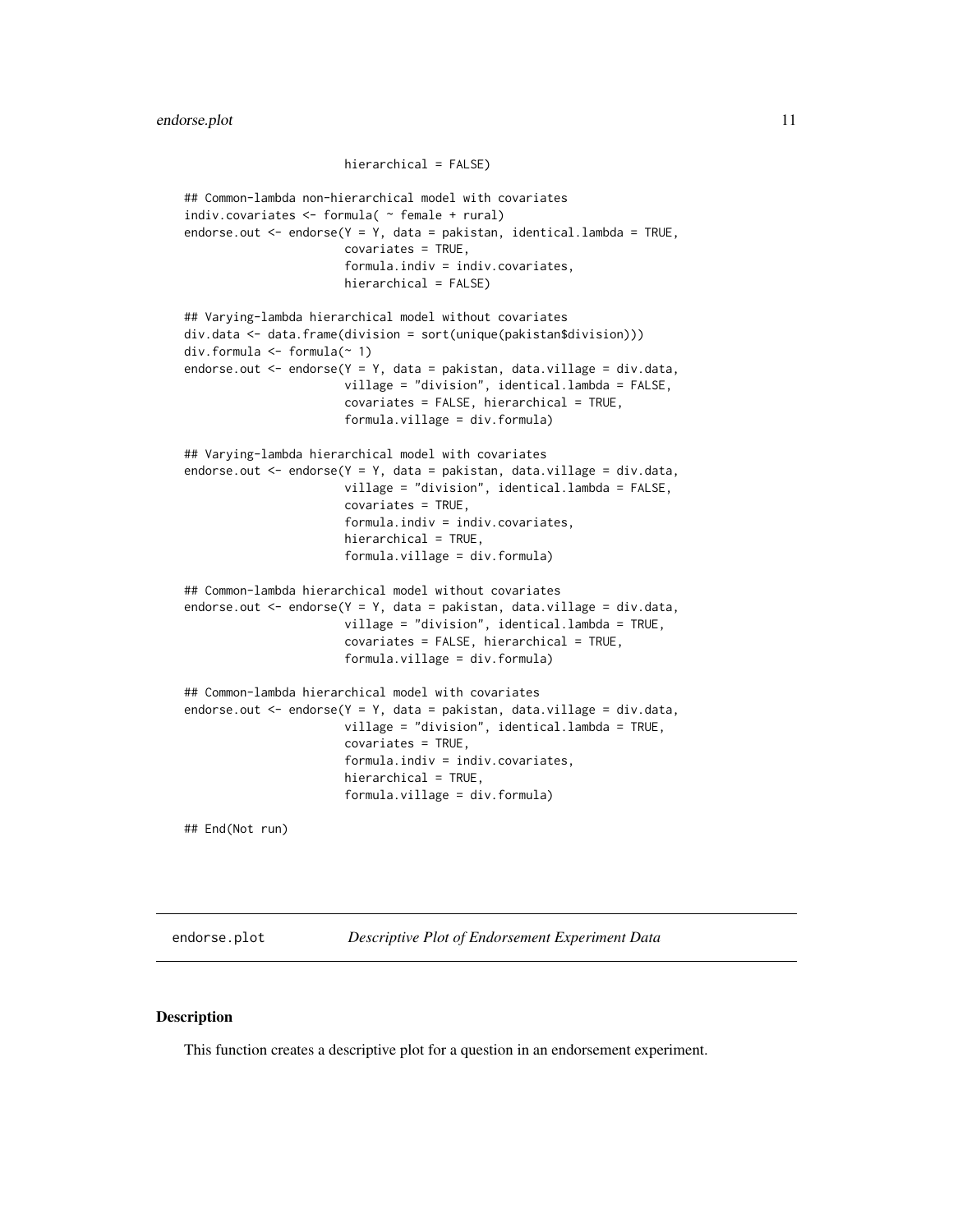# Usage

endorse.plot(Y, data, scale, dk = 98, ra = 99, yaxis = NULL, col.seq = NA)

# Arguments

| Y       | a character vector. List of the variable names for the responses to a question.<br>Each variable name corresponds to each treatment status.                                                                         |
|---------|---------------------------------------------------------------------------------------------------------------------------------------------------------------------------------------------------------------------|
| data    | data frame containing the variables.                                                                                                                                                                                |
| scale   | an integer. The scale of the responses. The function assumes that the responses<br>are coded so that 1 indicates the lowest support while the integer specified in<br>this argument represents the highest support. |
| dk      | an integer indicating the value of the response variable that is to be interpreted<br>as "Don't Know." Default is 98.                                                                                               |
| ra      | an integer indicating the value of the response variable that is to be interpreted<br>as "Refused." Default is 99.                                                                                                  |
| yaxis   | a character vector of the same length as Y. The argument will be used for the<br>label of the horizontal axis. The order should be the same as Y.                                                                   |
| col.seg | a vector of colors for the bars or bar components. By default, a gradation of gray<br>where the darkest indicates the highest support level.                                                                        |

# Value

A descriptive plot for the responses to a question.

# Author(s)

Kosuke Imai, Department of Politics, Princeton University <kimai@Princeton.Edu>, [http://](http://imai.princeton.edu) [imai.princeton.edu](http://imai.princeton.edu)

Yuki Shiraito, Department of Politics, Princeton University <shiraito@Princeton.Edu>.

# Examples

```
data(pakistan)
```

```
Y <- c("Polio.a", "Polio.b", "Polio.c", "Polio.d", "Polio.e")
yaxis <- c("Control", "Kashmir", "Afghan", "Al-Qaida", "Tanzeems")
endorse.plot(Y = Y, data = pakistan, scale = 5)
```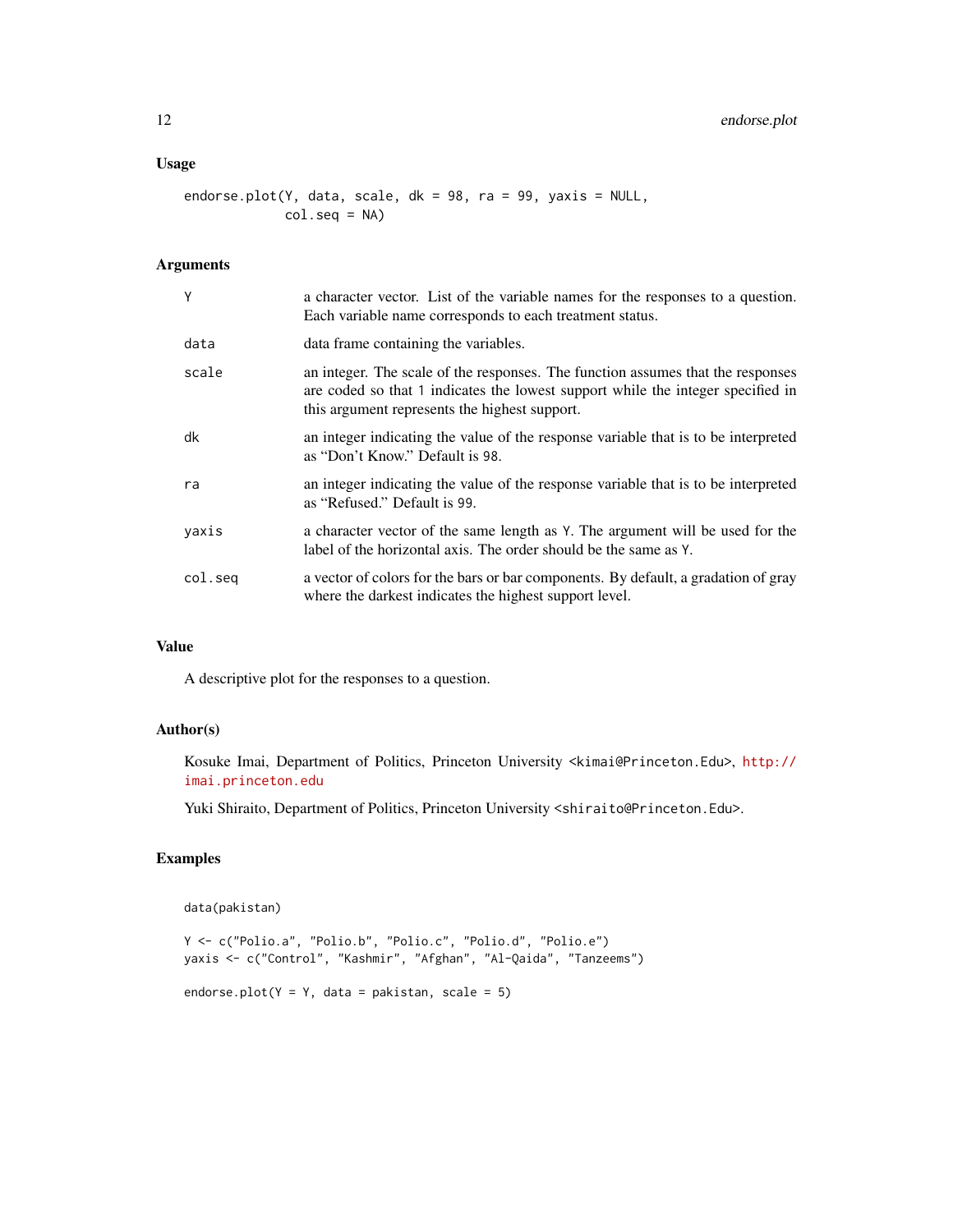<span id="page-12-0"></span>

# Description

This function calculates the number of incidents (e.g., violent events) within a specified distance around specified points (e.g., villages).

# Usage

```
GeoCount(x, y, distance, x.latitude = "latitude",
         x.longitude = "longitude", y.latitude = "latitude",
         y.longitude = "longitude")
```
# Arguments

| $\mathsf{x}$ | data frame containing the longitude and the latitude of points.    |
|--------------|--------------------------------------------------------------------|
| $\mathbf{y}$ | data frame containing the longitude and the latitude of incidents. |
| distance     | numeric. The distance from points in kilometers.                   |
| x.latitude   | character. The variable name for the latitude in x.                |
| x.longitude  | character. The variable name for the longitude in x.               |
| y.latitude   | character. The variable name for the latitude in y.                |
| y.longitude  | character. The variable name for the longitude in y.               |

# Author(s)

Kosuke Imai, Department of Politics, Princeton University <kimai@Princeton.Edu>, [http://](http://imai.princeton.edu) [imai.princeton.edu](http://imai.princeton.edu)

Yuki Shiraito, Department of Politics, Princeton University <shiraito@Princeton.Edu>.

GeoId *Getting Indices of Incidents around a specified point*

# Description

This function obtains the indices of incidents within a specified distance around a specified point.

### Usage

```
GeoId(x, y, distance, x.latitude = "latitude",
     x.longitude = "longitude", y.latitude = "latitude",
     y.longitude = "longitude")
```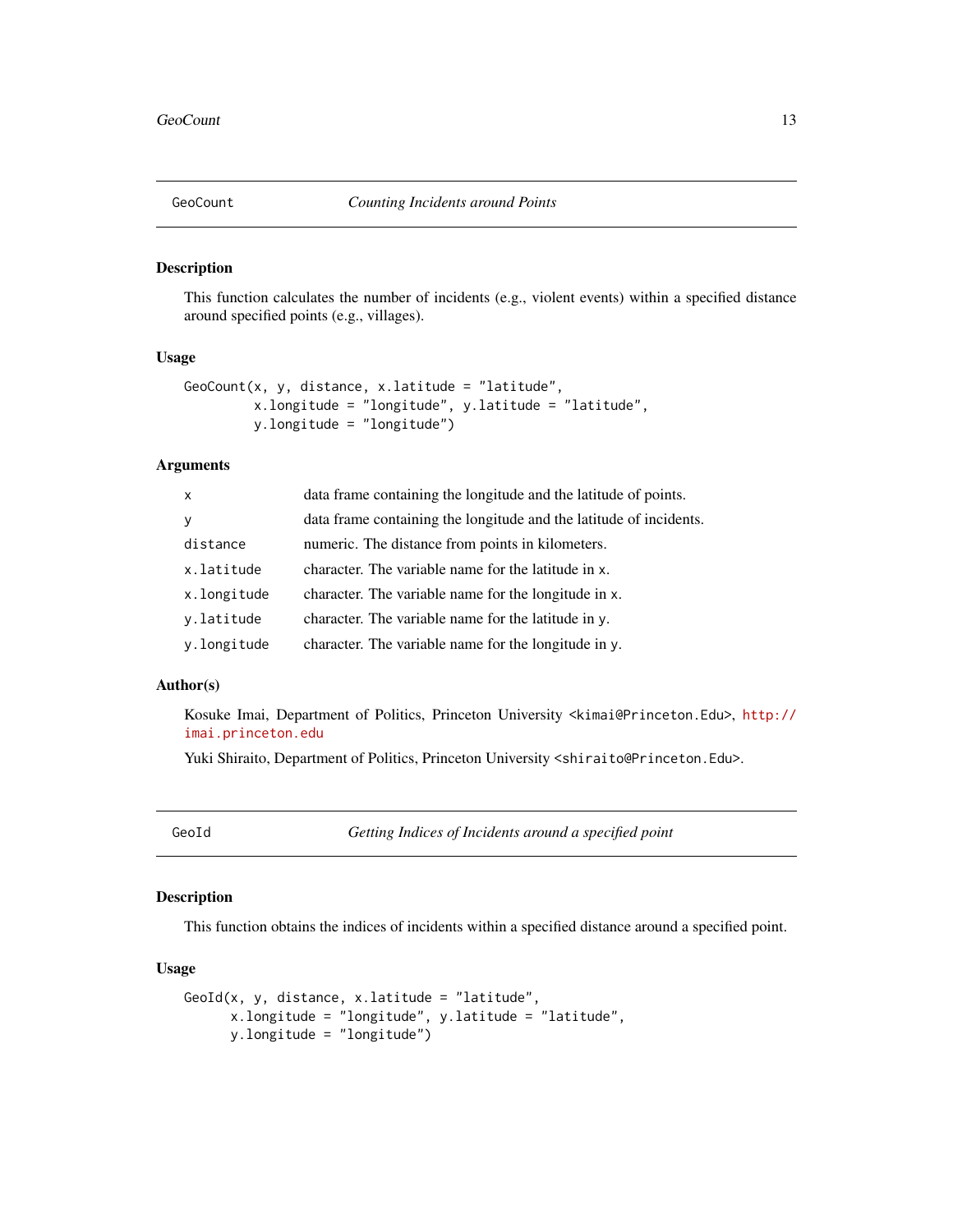# <span id="page-13-0"></span>**Arguments**

| $\mathsf{x}$ | data frame containing the longitude and the latitude of a point.   |
|--------------|--------------------------------------------------------------------|
| <sub>y</sub> | data frame containing the longitude and the latitude of incidents. |
| distance     | numeric. The distance from villages in kilometers.                 |
| x.latitude   | character. The variable name for the latitude in x.                |
| x.longitude  | character. The variable name for the longitude in x.               |
| y.latitude   | character. The variable name for the latitude in y.                |
| y.longitude  | character. The variable name for the longitude in y.               |

#### Value

A vector containing the indices of y that are within distance kilometers around the point specified by x. If there are multiple observations in x, the first row is used as the point.

# Author(s)

Kosuke Imai, Department of Politics, Princeton University <kimai@Princeton.Edu>, [http://](http://imai.princeton.edu) [imai.princeton.edu](http://imai.princeton.edu)

Yuki Shiraito, Department of Politics, Princeton University <shiraito@Princeton.Edu>.

pakistan *Pakistan Survey Experiment on Support for Militant Groups*

#### Description

This data set is a subset of the data from the endorsement experiment conducted in Pakistan to study support for militant groups. The survey was implemented by Fair et al. (2009). It is also used by Bullock et al. (2011).

#### Usage

data(pakistan)

# Format

A data frame containing 5212 observations. The variables are:

- division: division number.
- edu: education. 1 if "illiterate"; 2 if "primary"; 3 if "middle"; 4 if "matric"; 5 if "intermediate (f.a/f.sc)," "graduate (b.a/b.sc.)," or "professionals (m.a /or other professional degree)."
- inc: approximate monthly income. 1 if less than 3000 rupees; 2 if 3000 to 10,000 rupees; 3 if 10,001 to 15,000 rupees; 4 if more than 15,000 rupees.
- female: 0 if male; 1 if female
- rural: 0 if rural; 1 if urban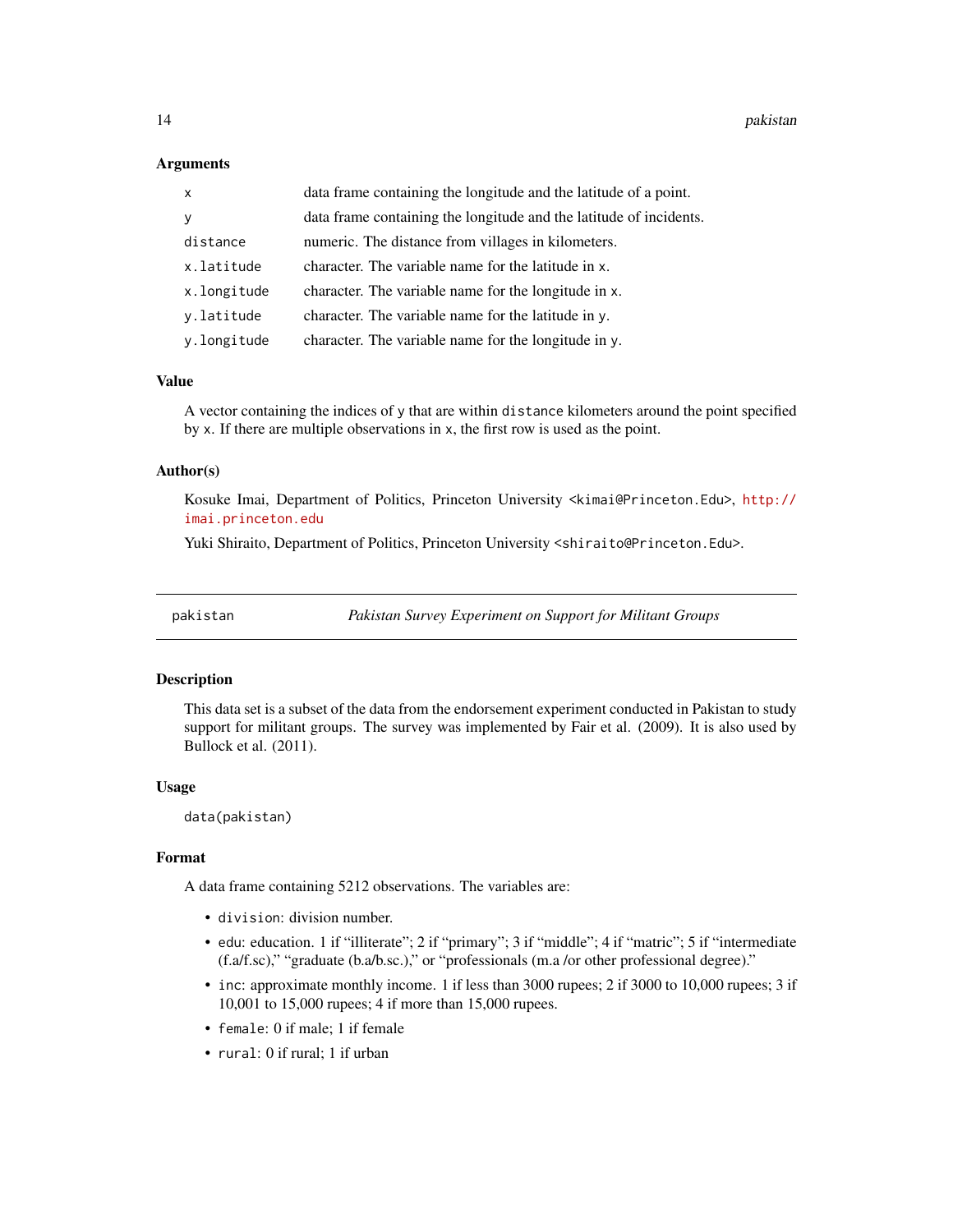#### <span id="page-14-0"></span>predict.endorse 15

- Polio.a-e: support for World Health Organization's plan of universal polio vaccinations in Pakistan. 5 indicates the highest support while 1 indicates the lowest support.
- FCR.a-e: support for the reform of the Frontier Crimes Regulation (FCR) governing the tribal areas. 5 indicates the highest support while 1 indicates the lowest support.
- Durand.a-e: support for using peace jirgas to resolve disputes over the Afghan border, the Durand Line. 5 indicates the highest support while 1 indicates the lowest support.
- Curriculum.a-e: support for the Government of Pakistan's plan of curriculum reforms in religious schools or *madaris*. 5 indicates the highest support while 1 indicates the lowest support.

For the response variables, endorsers are:

- varname.a: control (no endorsement).
- varname.b: Pakistani militant groups in Kashmir.
- varname.c: Militants fighting in Afghanistan.
- varname.d: Al-Qaida.
- varname.e: Firqavarana Tanzeems.

## Source

Bullock, Will, Kosuke Imai, and Jacob N. Shapiro. 2011. Replication data for: Statistical analysis of endorsement experiments: Measuring support for militant groups in Pakistan. hdl:1902.1/14840. The Dataverse Network.

# References

Bullock, Will, Kosuke Imai, and Jacob N. Shapiro. (2011) "Statistical Analysis of Endorsement Experiments: Measuring Support for Militant Groups in Pakistan," *Political Analysis*, Vol. 19, No. 4 (Autumn), pp.363-384.

Fair, Christin C., Neil Malhotra, and Jacob N. Shapiro. (2009) "The Roots of Militancy: Explaining Support for Political Violence in Pakistan," Working Paper, Princeton University.

predict.endorse *Predict Method for the Measurement Model of Political Support*

# **Description**

Function to calculate predictions from a measurement model fitted to an endorsement experiment data.

# Usage

```
## S3 method for class 'endorse'
predict(object, newdata, type = c("prob.support",
"linear.s"), standardize = TRUE, ...)
```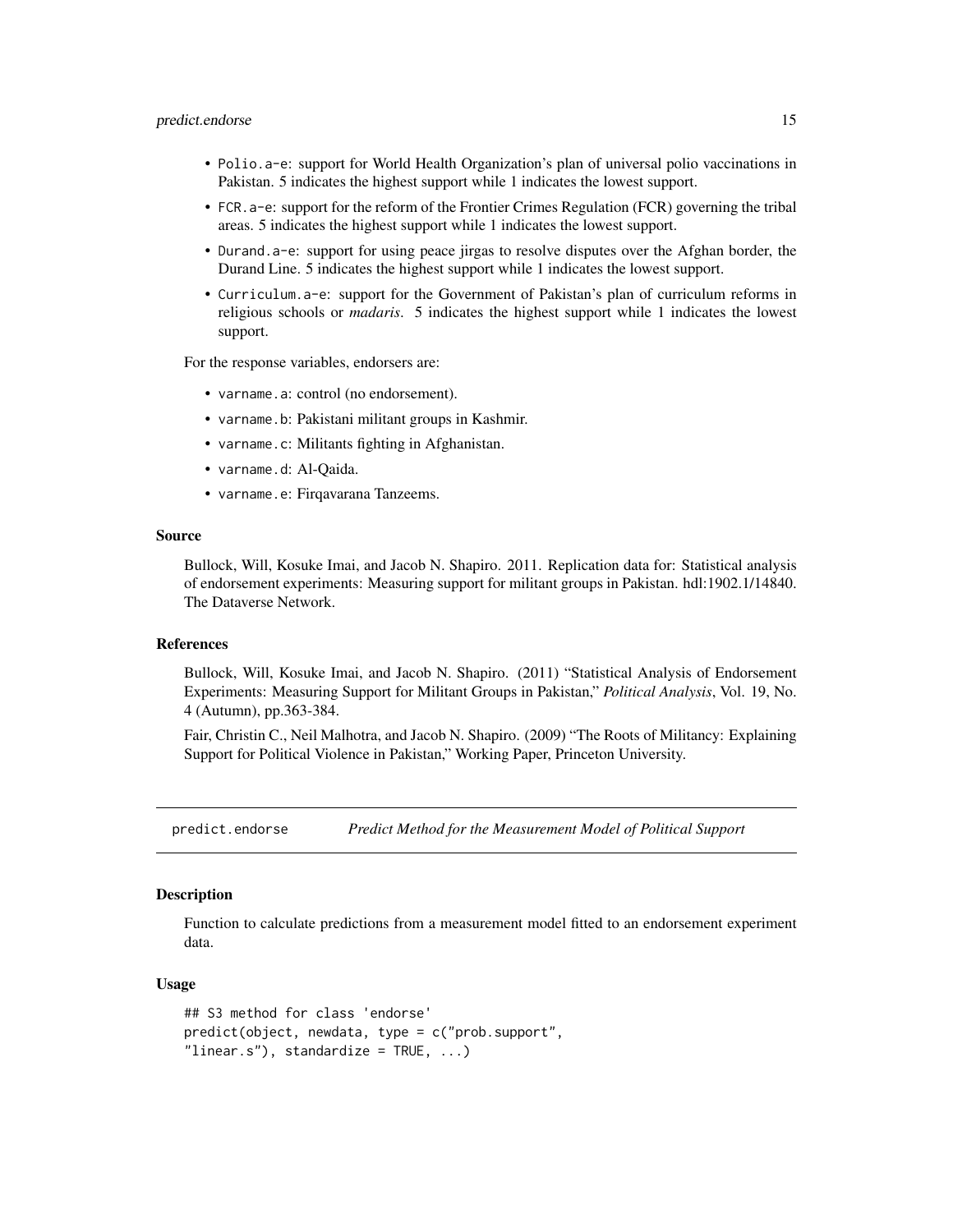# <span id="page-15-0"></span>Arguments

| object      | a fitted object of class inheriting from "endorse"                                                                                                                             |
|-------------|--------------------------------------------------------------------------------------------------------------------------------------------------------------------------------|
| newdata     | an optional data frame containing data that will be used to make predictions<br>from. If omitted, the data used to fit the regression are used.                                |
| type        | the type of prediction required. The default is on the scale of the predicted<br>probability of positive support; the alternative "linear.s" is on the scale of<br>$s_{ijk}$ . |
| standardize | logical switch indicating if the predicted values on the scale of $s_{ijk}$ are standard-<br>ized so that its variance is one.                                                 |
| $\cdot$     | further arguments to be passed to or from other methods.                                                                                                                       |

# Details

predict.endorse produces predicted support for political actors from a fitted "endorse" object. If newdata is omitted the predictions are based on the date used for the fit. Setting type specifies the type of predictions. The default is "prob.support", in which case the function computes the average predicted probability of positive support:

$$
P(s_{ijk} > 0 \mid Z_i, \lambda_j, \omega_j) = \Phi\left(\frac{Z_i^T \lambda_j}{\omega_j}\right)
$$

for each political group  $k$ . If type is set to be "linear.s", the output is the predicted mean of support parameters:

$$
E(s_{ijk} \mid Z_i, \lambda_j) = Z_i^T \lambda_j.
$$

If the logical standardize is TRUE, the predicted mean of support is standardized by dividing by  $\omega_i$ .

# Value

A "mcmc" object for predicted values.

# Author(s)

Yuki Shiraito, Department of Politics, Princeton University <shiraito@Princeton.Edu>.

# See Also

[endorse](#page-1-1) for model fitting